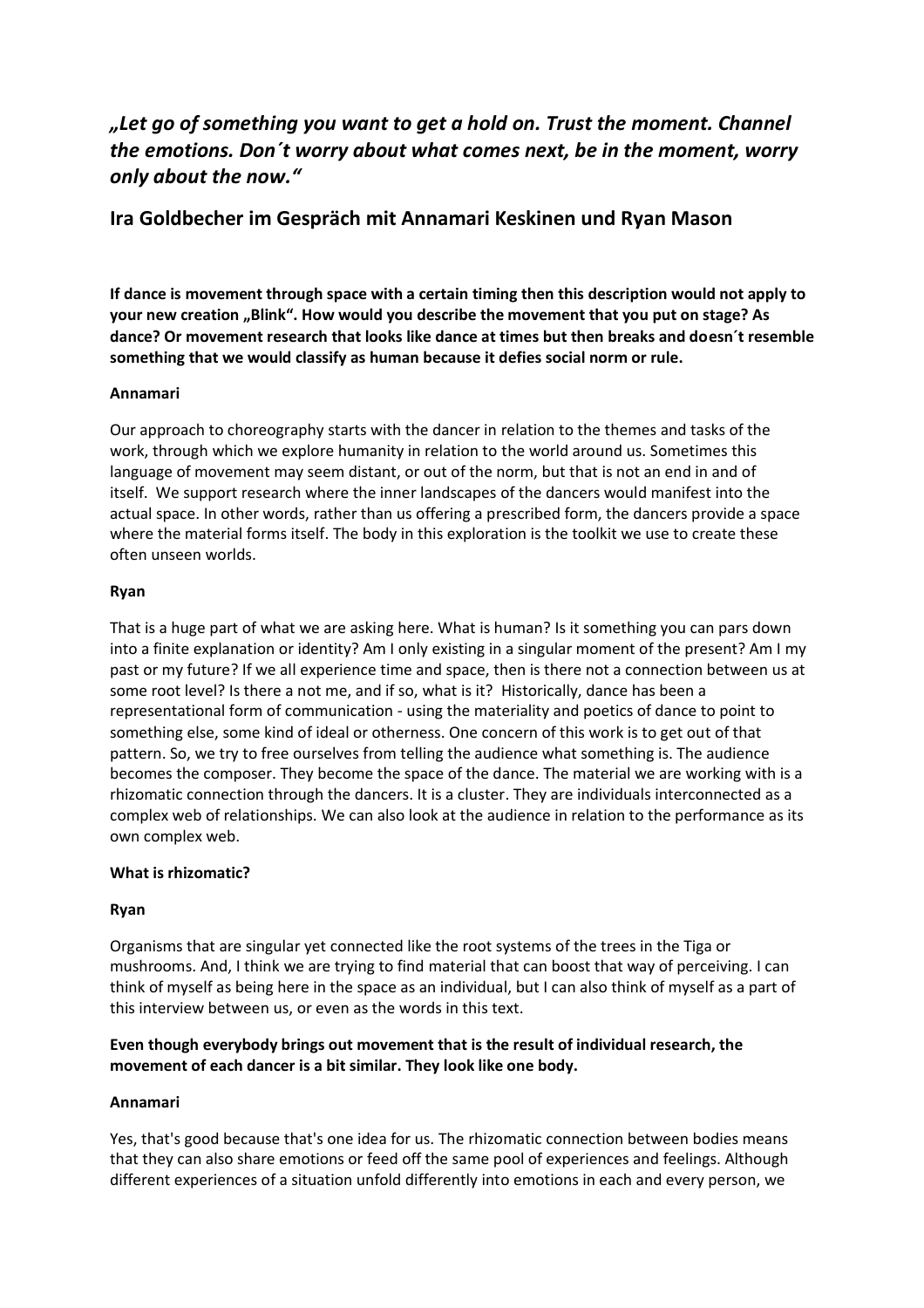are, after all, human. The idea of the group as one body emphasizes that. However, there is a difference in detail within the repetition and seeming sameness.

#### **I came to watch different phases or parts of the choreography. I feel like it didn´t matter where I came in. I could start in the middle and it would be the same as if I had started from the back. It would be the same**.

#### **Ryan**

There is no plot. Our work is devised from the process. Like post-dramatic theater, we are not working on linear narratives or traditional dance poetics. We are offering a texture to be experienced - something that allows you to step out of a cause-and-effect way of seeing to a more entangled perception of events and connections. We want to sustain some level of mystery and open up spaces of thought rather than give answers.

#### **Annamari**

The piece provides an opportunity for momentary feelings and truths. It has its hidden corners that may not be noticed at first or second viewing. Because the piece has a non-linear quality the work appears endless in its way and is like a living painting that can be re-entered from anywhere at any time.

## **You worked a lot with improvisation based tasks in order to create material for this piece. In these tasks you took the dancers´ minds to imaginary places.**

#### **Annamari**

In rehearsals, we have been visiting many different places, physically and emotionally. For example, one theme we have been working with is a non-binary perception of pain and pleasure and also all the emotions in between or outside of that. Georges Bataille wrote a book called "The Tears of Eros" in 1961, in which he inquiries into the relationship between violence and the sacred. He also shows photographs of Chinese torture victims of Lingchi, a practice during which the flesh is slowly cut from the body in multiple slices. Bataille suggested another way of looking at lingchi photographs that is not entirely repulsed by the cruelty when looking at them. The victim's faces look upward, eyes rolled back, an expression that might be mistaken for ecstasy. Bataille proposes here an eroticism of pleasure that is achieved at moments when terms such as "divine ecstasy and its opposite, extreme horror" blur together and become interchangeable.

With this idea of blurring and the spectrum range of pain and pleasure in mind, we let the dancers improvise in complete darkness. Often these improvisations were long. 40 minutes or one hour. When we first did it, it was intense and powerful to watch. There was such an energy in the space. After the improvisation, we were revisiting these places again and again with each other in the following days. And every time it was different because the state you are in also influences the way you perceive and experience something which may have been familiar to you the day before. We asked ourselves how can that [perception] be visible? How can you let someone observe you as you are experiencing this?

#### **But then it is a sequence of emotional states which you put together in a certain order.**

## **Ryan**

Assuming we perceive time as a flow from the past, through the present, and toward the future, then yes, there is a temporal order to the piece. One thing happening in the space are virtual ideas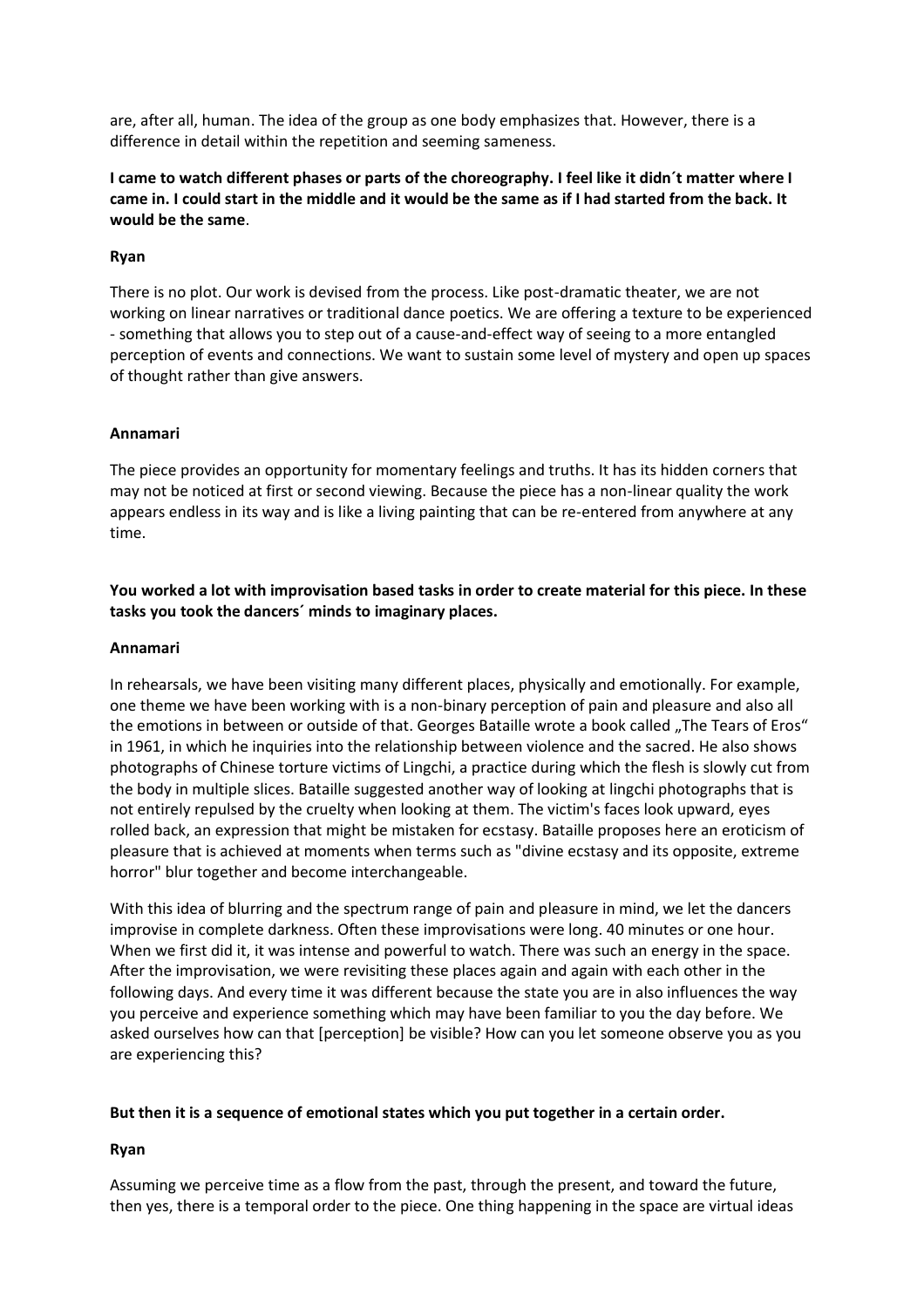and emotional states, but not only that. That is only one layer. There is also a very present actuality linked to that virtuality. So it's also about what is happening in the room right now. What is happening in my body right now? And, how do I look at that without projecting or defining it before it arrives? How does the work actualize what these things are in the moment? What we are interested in is seeing the group perceive. It is fascinating to watch someone go through this process - a sort of blurring of different realities becomes something palpable.

#### **So, they would be able to improvise each time?**

## **Ryan**

One of the tasks for the dancers is to realize the space they have within a dramaturgical frame. So they have this mise en scene, this arrangement of actions working together, and within that, they approach each performance and each moment within the performance, with an openness for something new to emerge.

#### **Annamari**

We create a set of tools. We know that the ensemble here is a repertoire company, so they are able to dance in many pieces and have these ready at the top of their heads. So sometimes you get detached from emotional states because you have to reproduce in an instant. With the improvisations and mind spaces, I just wanted them to connect again to themselves. To realize that they already have this massive universe inside of them to work with. The tools we offer are there just to help tap into that universe in the present moment.

#### **Ryan**

Representations hang on set definitions of things, a set identity of things. We kind of agree that this, for example, is a chair. But you can't say what a chair is in the end. You can describe its features and qualities, but there is no final ultimate description of what a chair is. Drawing from discourses of contemporary philosophy, a thought that has been interesting for us is that there are no actual singular identities to anything, just singularities with sometimes similarities. Everything has its changing difference. It is an extraordinary place to compose from.

## **Maybe it is an unsolvable problem that the mind will always look for representations and narratives and it's a task for the viewer to let go of that.**

#### **Ryan**

That is what we are working on from a dancer's point of view: getting closer to observance and perception rather than representation. The stronger the dancers get at that perceiving, the more unique and approachable it will feel. But that is a complex state to maintain. It is almost like you have to unlearn. When we have something like an improvisational score and the freedom within that, it is still a challenge to perceive the possibilities of each moment, the little emerging moments that you cannot predict. You just sense. Of course, we have to find the dramaturgy within the structure so that these possibilities can happen. A big challenge for us is to find the dramaturgy within this work to make it readable. We do not want to alienate people, but we want to challenge them as we are challenging ourselves.

**You don´t use music as such. You use a lot of soundscapes, white noise and textual fragments. The distortion of the words and the lipsyncing make it seem like the body is subordinate to the sounds. The body just simply tries to catch the words ...**

#### **Annamari**